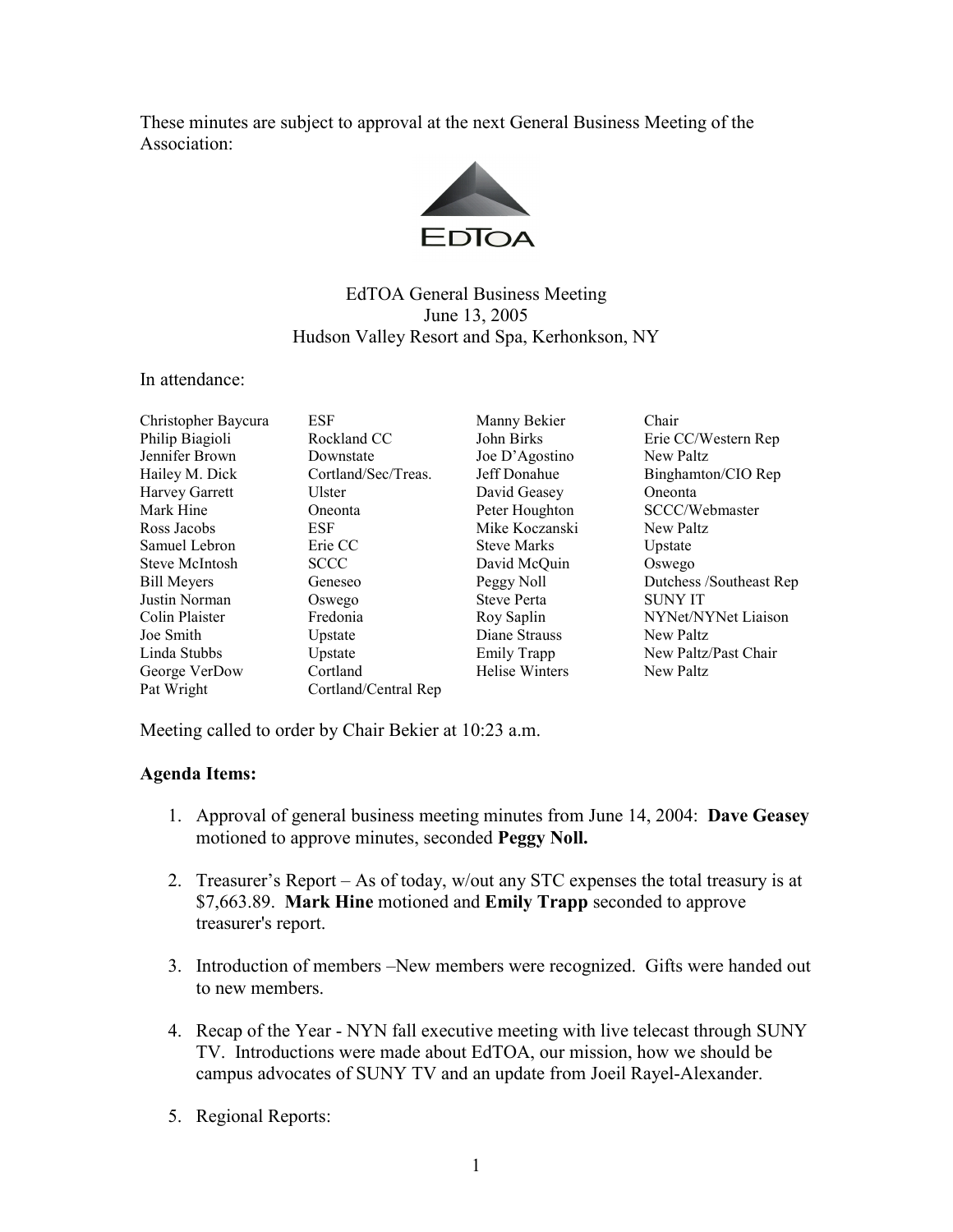- $\triangleright$  Northeast EXTRON session was well attended at HVCC and Bob Racette would like to continue with training sessions that he will hopefully open to all EdTOA members.
- Southeast– Southeast "mini" meeting at New Paltz about distance learning.
- $\triangleright$  Central Cortland is going through major transition as lecture hall building is being taken off-line. Nothing else to report.
- $\triangleright$  Western "Unofficial" regional meeting was very successful. Nothing else planned at this time.
- 6. Subcommittee Reports:
	- $\triangleright$  Distance Learning New Paltz hosted a distance learning group
	- $\triangleright$  Multi-Media Classrooms No report
	- $\triangleright$  Membership Committee Could an EdTOA scholarship help with membership? What does EdTOA do for the individual membership?
	- $\triangleright$  Webmaster– Peter Houghton showed the membership the new website. There is still some work that needs to be done but there is vast improvement.
	- $\triangleright$  SUNY Council of CIO's **Jeff Donahue** Since last meeting Jeff has been in touch with Justin. Justin had made arrangements with the group to add Jeff to the listserve and to attend regular conference calls. It was decided that the monthly meeting minutes will be sent to the Executive board and they will decide if appropriate to send to the entire membership. Jeff's concern is that if he sends the meeting minutes monthly that the general membership might think that it's "spam" and may not get the necessary information. EB will filter  $\odot$
	- $\triangleright$  SUNY TV Oren Rep (Roy) SUNY TV discussions are on-going as to funding structure but things are still moving in a positive direction. A large supporter, Chancellor King, has left but Michael Trunso has gotten SUNY TV a grant, capital funding \$1.5 million. A production truck will be purchased (RFP pending) and an upgrade with be forthcoming for new transmission systems – new satellite dishes will be available for each SUNY campus. Hopefully next year at this time. Discussions are on-going with both NYS PBS and cable operators for carriage, it may be slow going but it is still being discussed. Capital funding was received for Uplink Upgrade and Mobile Production Truck (HD ready). We have begun some show productions – Rockefeller Institute series and New Paltz show – a background look at student performers of a Shakespearean performance. As a reminder please make sure your dishes and receivers are working since we are dealing with some new clients who require receive sites. PLEASE TEST!! NYN Internship – media journalism – seniors who are studying journalism can contact Roy Saplin for application/information.